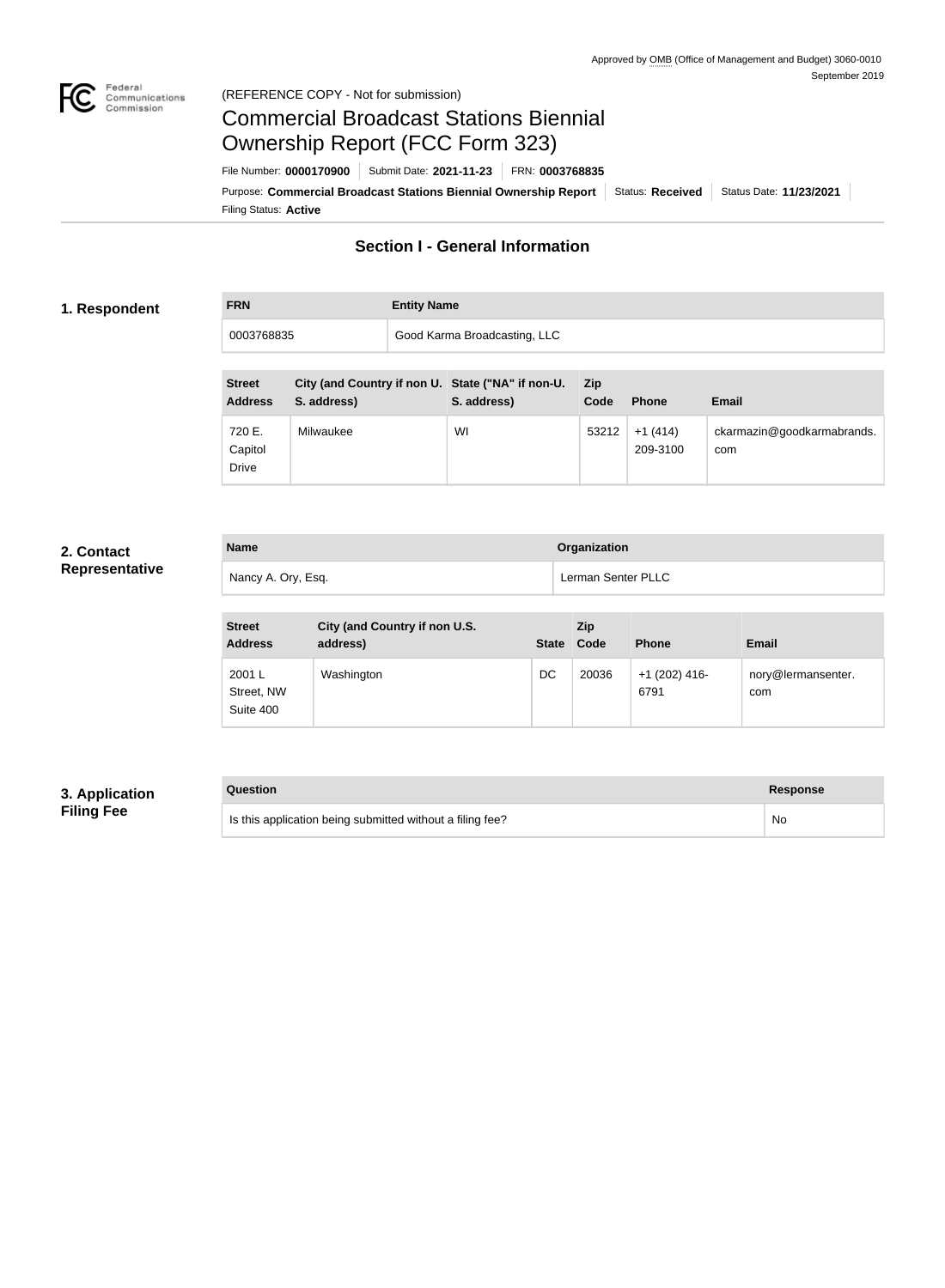| <b>Fees</b> | <b>Application Type</b> | <b>Form Number</b> | <b>Fee Code</b> | Quantity | <b>Fee Amount</b> | <b>Subtotal</b> |
|-------------|-------------------------|--------------------|-----------------|----------|-------------------|-----------------|
|             | Biennial                | Form 323           | MAR             | 9        | 85                | \$765.00        |
|             |                         |                    |                 |          | Total             | \$765.00        |

## **4. Nature of Respondent**

| (a) Provide the following information about the Respondent: |                           |  |  |
|-------------------------------------------------------------|---------------------------|--|--|
| <b>Relationship to stations/permits</b>                     | Licensee                  |  |  |
| <b>Nature of Respondent</b>                                 | Limited liability company |  |  |

**(b) Provide the following information about this report:**

| <b>Purpose</b> | Biennial                                                                                                                                                                               |
|----------------|----------------------------------------------------------------------------------------------------------------------------------------------------------------------------------------|
| "As of" date   | 10/01/2021                                                                                                                                                                             |
|                | When filing a biennial ownership report or validating<br>and resubmitting a prior biennial ownership report, this<br>date must be Oct. 1 of the year in which this report is<br>filed. |

#### **5. Licensee(s) and Station(s)**

#### **Respondent is filing this report to cover the following Licensee(s) and station(s):**

| Licensee/Permittee Name      | <b>FRN</b> |
|------------------------------|------------|
| Good Karma Broadcasting, LLC | 0003768835 |

| Fac. ID No. | <b>Call Sign</b> | <b>City</b>       | <b>State</b> | <b>Service</b> |
|-------------|------------------|-------------------|--------------|----------------|
| 4474        | <b>WXRO</b>      | <b>BEAVER DAM</b> | WI           | <b>FM</b>      |
| 4475        | <b>WBEV</b>      | <b>BEAVER DAM</b> | WI           | AM             |
| 4477        | <b>WTLX</b>      | <b>MONONA</b>     | WI           | <b>FM</b>      |
| 24143       | <b>WUUB</b>      | <b>JUPITER</b>    | FL.          | <b>FM</b>      |
| 28509       | <b>WKNR</b>      | <b>CLEVELAND</b>  | OH           | AM             |
| 35148       | <b>WEFL</b>      | <b>TEQUESTA</b>   | <b>FL</b>    | AM             |
| 70659       | <b>WWGK</b>      | <b>CLEVELAND</b>  | OH           | AM             |
| 70771       | <b>WGKB</b>      | <b>WAUKESHA</b>   | WI           | AM             |
| 71092       | <b>WTTN</b>      | <b>COLUMBUS</b>   | WI           | AM             |

# **Section II – Biennial Ownership Information**

**1. 47 C.F.R. Section 73.3613 and Other Documents**

Licensee Respondents that hold authorizations for one or more full power television, AM, and/or FM stations should list all contracts and other instruments set forth in 47 C.F.R. Section 73.3613(a) through (c) for the facility or facilities listed on this report. In addition, attributable Local Marketing Agreements (LMAs) and attributable Joint Sales Agreements (JSAs) must be disclosed by the licensee of the brokering station on its ownership report. If the agreement is an attributable LMA, an attributable JSA, or a network affiliation agreement, check the appropriate box. Otherwise, select "Other." Non-Licensee Respondents, as well as Licensee Respondents that only hold authorizations for Class A television and/or low power television stations, should select "Not Applicable" in response to this question.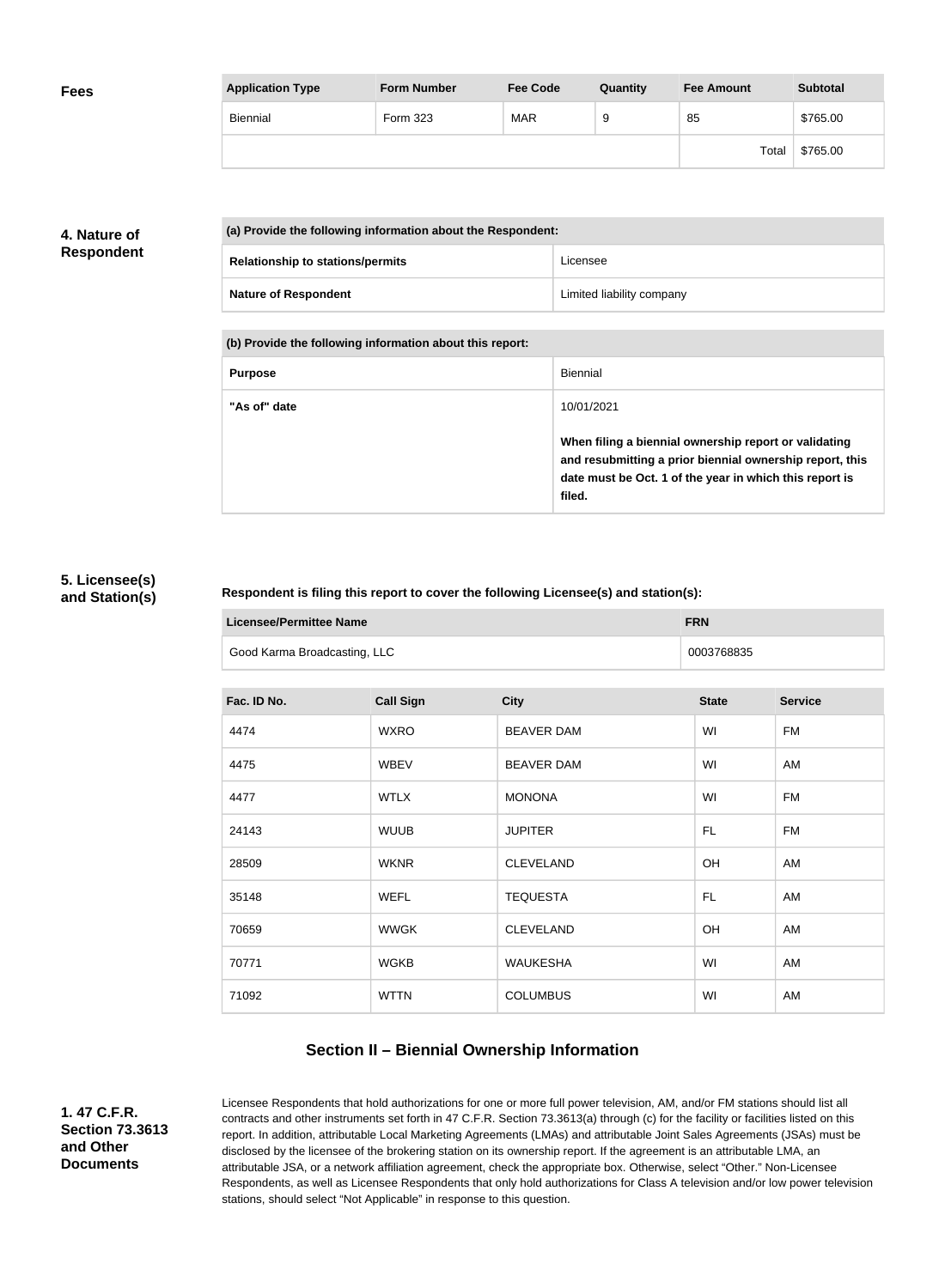| Document Information                            |                                                     |  |  |  |  |
|-------------------------------------------------|-----------------------------------------------------|--|--|--|--|
| Description of contract or instrument           | OPERATING AGREEMENT                                 |  |  |  |  |
| Parties to contract or instrument               | STATE OF DELAWARE                                   |  |  |  |  |
| Date of execution                               | 07/1997                                             |  |  |  |  |
| Date of expiration                              | No expiration date                                  |  |  |  |  |
| <b>Agreement type</b><br>(check all that apply) | Other<br><b>Agreement Type: OPERATING AGREEMENT</b> |  |  |  |  |

#### **2. Ownership Interests**

**(a)** Ownership Interests. This Question requires Respondents to enter detailed information about ownership interests by generating a series of subforms. Answer each question on each subform. The first subform listing should be for the Respondent itself. If the Respondent is not a natural person, also list each of the officers, directors, stockholders, non-insulated partners, non-insulated members, and any other persons or entities with a direct attributable interest in the Respondent pursuant to the standards set forth in 47 C.F.R. Section 73.3555. (A "direct" interest is one that is not held through any intervening companies or entities.) List each interest holder with a direct attributable interest in the Respondent separately.

Leave the percentage of total assets (Equity Debt Plus) field blank for an interest holder unless that interest holder has an attributable interest in the Respondent solely on the basis of the Commission's Equity Debt Plus attribution standard, 47 C.F.R. Section 73.3555, Note 2(i).

In the case of vertical or indirect ownership structures, list only those interests in the Respondent that also represent an attributable interest in the Licensee(s) for which the report is being submitted.

Entities that are part of an organizational structure that includes holding companies or other forms of indirect ownership must file separate ownership reports. In such a structure do not report, or file a separate report for, any interest holder that does not have an attributable interest in the Licensee(s) for which the report is being submitted.

Please see the Instructions for further detail concerning interests that must be reported in response to this question.

The Respondent must provide an FCC Registration Number for each interest holder reported in response to this question. Please see the Instructions for detailed information and guidance concerning this requirement.

| <b>FRN</b>                                                                    | 0003768835                                              |                                    |  |  |
|-------------------------------------------------------------------------------|---------------------------------------------------------|------------------------------------|--|--|
| <b>Entity Name</b>                                                            | Good Karma Broadcasting, LLC                            |                                    |  |  |
| <b>Address</b>                                                                | PO Box                                                  |                                    |  |  |
|                                                                               | <b>Street 1</b>                                         | 720 E. Capitol Drive               |  |  |
|                                                                               | <b>Street 2</b>                                         |                                    |  |  |
|                                                                               | <b>City</b>                                             | Milwaukee                          |  |  |
|                                                                               | State ("NA" if non-U.S.<br>address)                     | WI                                 |  |  |
|                                                                               | <b>Zip/Postal Code</b>                                  | 53212                              |  |  |
|                                                                               | Country (if non-U.S.<br>address)                        | <b>United States</b>               |  |  |
| <b>Listing Type</b>                                                           | Respondent                                              |                                    |  |  |
| <b>Positional Interests</b><br>(check all that apply)                         | Respondent                                              |                                    |  |  |
| <b>Tribal Nation or Tribal</b><br><b>Entity</b>                               | Interest holder is not a Tribal nation or Tribal entity |                                    |  |  |
| <b>Interest Percentages</b><br>(enter percentage values<br>from 0.0 to 100.0) | Voting                                                  | 0.0%<br><b>Jointly Held?</b><br>No |  |  |

#### **Ownership Information**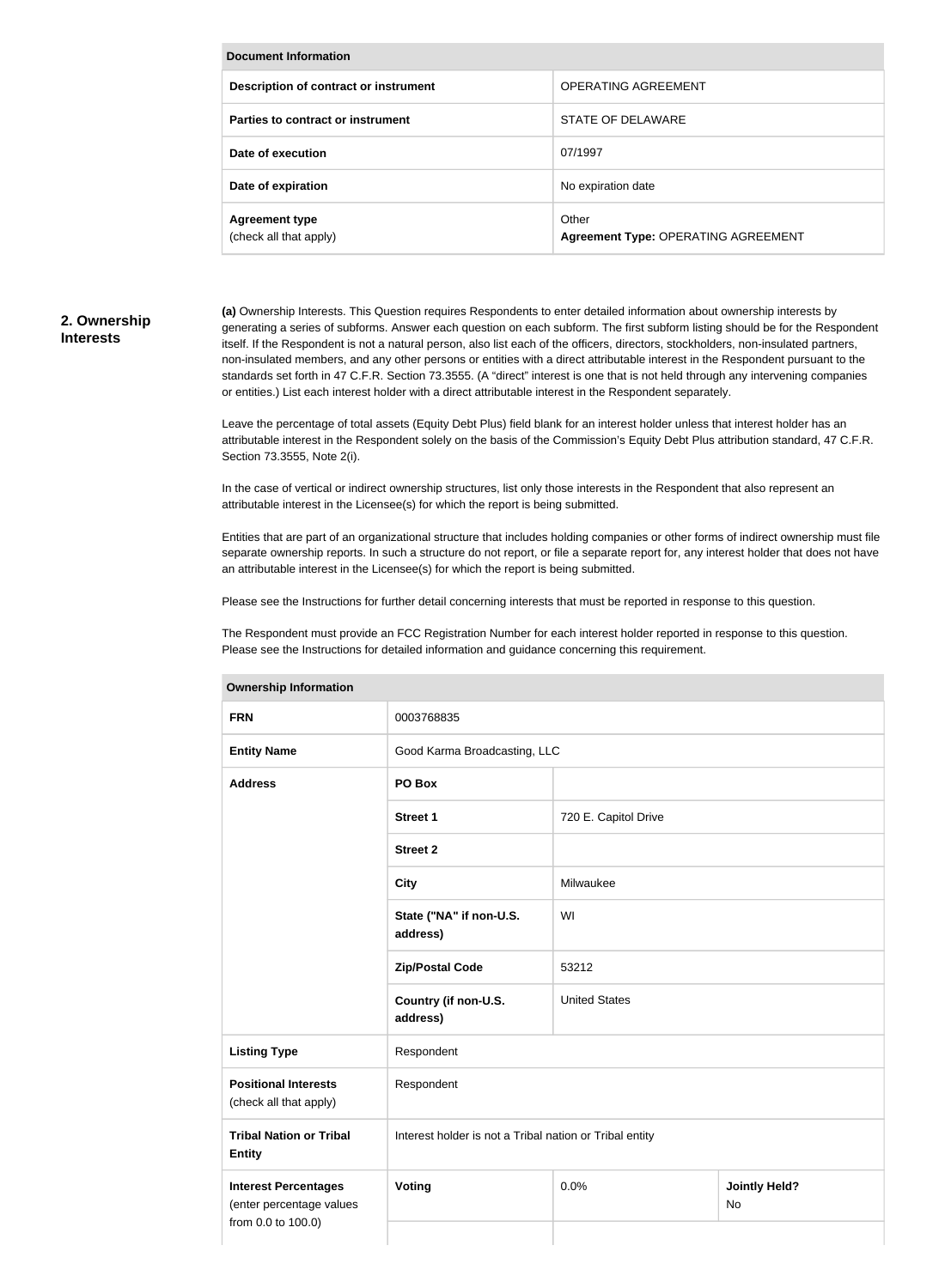|                                                                                            | <b>Equity</b>                             | $0.0\%$ |  |  |
|--------------------------------------------------------------------------------------------|-------------------------------------------|---------|--|--|
|                                                                                            | <b>Total assets (Equity Debt</b><br>Plus) | $0.0\%$ |  |  |
| Does interest holder have an attributable interest in one or more broadcast stations<br>No |                                           |         |  |  |

| <b>Ownership Information</b>                                                                                                      |                                           |                                      |  |  |  |  |
|-----------------------------------------------------------------------------------------------------------------------------------|-------------------------------------------|--------------------------------------|--|--|--|--|
| <b>FRN</b>                                                                                                                        | 0019399807                                |                                      |  |  |  |  |
| <b>Name</b>                                                                                                                       | Craig L. Karmazin                         |                                      |  |  |  |  |
| <b>Address</b>                                                                                                                    | PO Box                                    |                                      |  |  |  |  |
|                                                                                                                                   | <b>Street 1</b>                           | 720 E. Capitol Drive                 |  |  |  |  |
|                                                                                                                                   | <b>Street 2</b>                           |                                      |  |  |  |  |
|                                                                                                                                   | <b>City</b>                               | Milwaukee                            |  |  |  |  |
|                                                                                                                                   | State ("NA" if non-U.S.<br>address)       | WI                                   |  |  |  |  |
|                                                                                                                                   | <b>Zip/Postal Code</b>                    | 53212                                |  |  |  |  |
|                                                                                                                                   | Country (if non-U.S.<br>address)          | <b>United States</b>                 |  |  |  |  |
| <b>Listing Type</b>                                                                                                               | Other Interest Holder                     |                                      |  |  |  |  |
| <b>Positional Interests</b><br>(check all that apply)                                                                             | Officer, LC/LLC/PLLC Member               |                                      |  |  |  |  |
| Citizenship, Gender,                                                                                                              | <b>Citizenship</b>                        | <b>US</b>                            |  |  |  |  |
| <b>Ethnicity, and Race</b><br><b>Information (Natural</b>                                                                         | Gender                                    | Male                                 |  |  |  |  |
| Persons Only)                                                                                                                     | <b>Ethnicity</b>                          | Not Hispanic or Latino               |  |  |  |  |
|                                                                                                                                   | Race                                      | White                                |  |  |  |  |
| <b>Interest Percentages</b><br>(enter percentage values                                                                           | Voting                                    | <b>Jointly Held?</b><br>100.0%<br>No |  |  |  |  |
| from 0.0 to 100.0)                                                                                                                | <b>Equity</b>                             | 67.7%                                |  |  |  |  |
|                                                                                                                                   | <b>Total assets (Equity Debt</b><br>Plus) | 100.0%                               |  |  |  |  |
| Does interest holder have an attributable interest in one or more broadcast stations<br>Yes<br>that do not appear on this report? |                                           |                                      |  |  |  |  |

#### **Ownership Information**

**that do not appear on this report?**

| <b>FRN</b>     | 0021247101                          |                      |
|----------------|-------------------------------------|----------------------|
| Name           | <b>STEVE Politziner</b>             |                      |
| <b>Address</b> | PO Box                              |                      |
|                | <b>Street 1</b>                     | 720 E. Capitol Drive |
|                | <b>Street 2</b>                     |                      |
|                | <b>City</b>                         | Milwaukee            |
|                | State ("NA" if non-U.S.<br>address) | WI                   |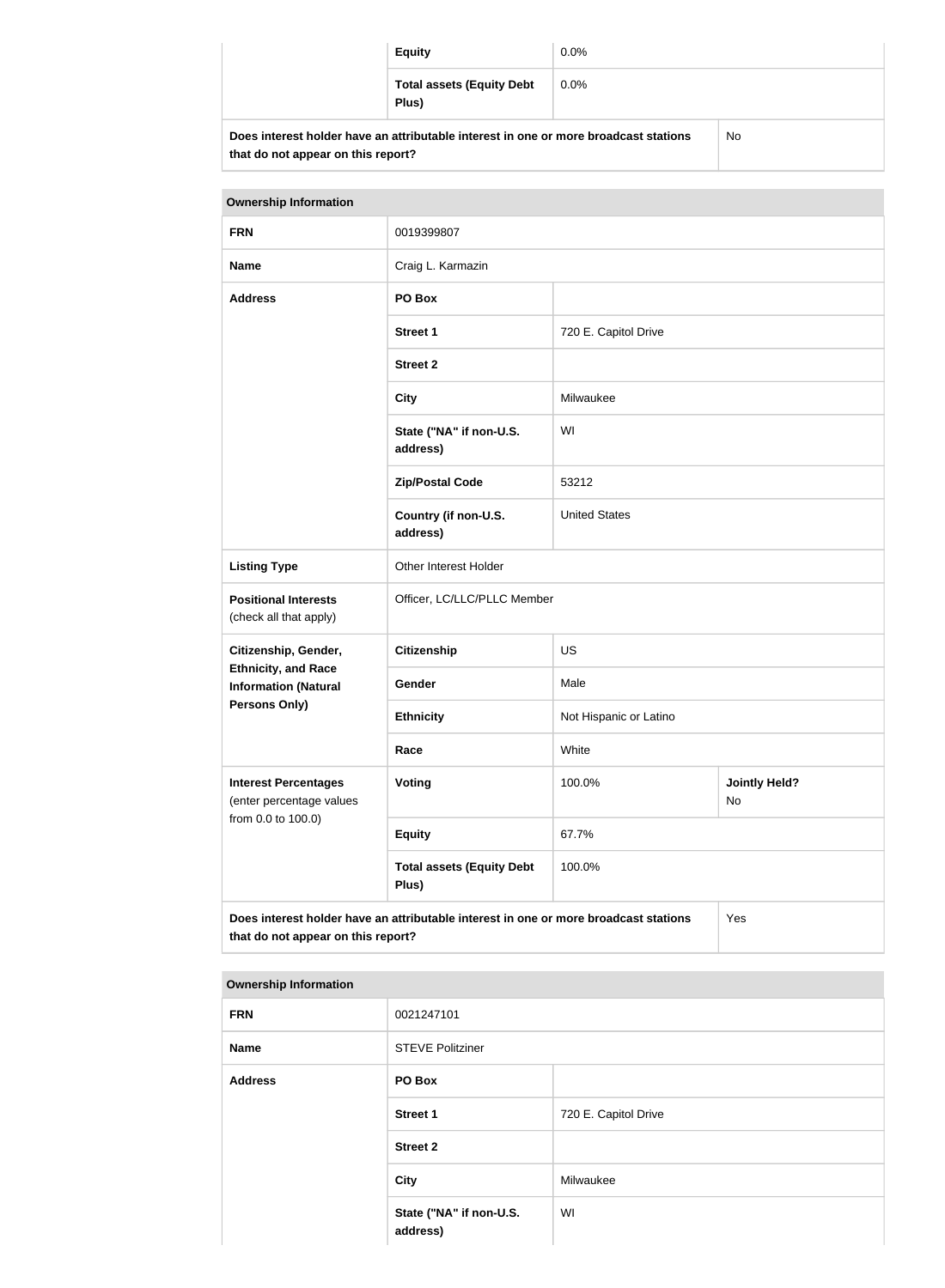|                                                           | <b>Zip/Postal Code</b>                                                               | 53212                  |                                   |
|-----------------------------------------------------------|--------------------------------------------------------------------------------------|------------------------|-----------------------------------|
|                                                           | Country (if non-U.S.<br>address)                                                     | <b>United States</b>   |                                   |
| <b>Listing Type</b>                                       | <b>Other Interest Holder</b>                                                         |                        |                                   |
| <b>Positional Interests</b><br>(check all that apply)     | <b>LC/LLC/PLLC Member</b>                                                            |                        |                                   |
| Citizenship, Gender,                                      | <b>Citizenship</b>                                                                   | <b>US</b>              |                                   |
| <b>Ethnicity, and Race</b><br><b>Information (Natural</b> | Gender                                                                               | Male                   |                                   |
| Persons Only)                                             | <b>Ethnicity</b>                                                                     | Not Hispanic or Latino |                                   |
|                                                           | Race                                                                                 | White                  |                                   |
| <b>Interest Percentages</b><br>(enter percentage values   | <b>Voting</b>                                                                        | 0.0%                   | <b>Jointly Held?</b><br><b>No</b> |
| from 0.0 to 100.0)                                        | <b>Equity</b>                                                                        | 10.1%                  |                                   |
|                                                           | <b>Total assets (Equity Debt</b><br>Plus)                                            | 0.0%                   |                                   |
| that do not appear on this report?                        | Does interest holder have an attributable interest in one or more broadcast stations |                        | Yes                               |

#### **Ownership Information**

| <b>FRN</b>                                                | 0021247077                          |                        |                            |
|-----------------------------------------------------------|-------------------------------------|------------------------|----------------------------|
| <b>Name</b>                                               | Sharon Karmazin                     |                        |                            |
| <b>Address</b>                                            | PO Box                              |                        |                            |
|                                                           | Street 1                            | 720 E. Capitol Drive   |                            |
|                                                           | <b>Street 2</b>                     |                        |                            |
|                                                           | <b>City</b>                         | Milwaukee              |                            |
|                                                           | State ("NA" if non-U.S.<br>address) | WI                     |                            |
|                                                           | <b>Zip/Postal Code</b>              | 53212                  |                            |
|                                                           | Country (if non-U.S.<br>address)    | <b>United States</b>   |                            |
| <b>Listing Type</b>                                       | Other Interest Holder               |                        |                            |
| <b>Positional Interests</b><br>(check all that apply)     | LC/LLC/PLLC Member                  |                        |                            |
| Citizenship, Gender,                                      | <b>Citizenship</b>                  | <b>US</b>              |                            |
| <b>Ethnicity, and Race</b><br><b>Information (Natural</b> | Gender                              | Female                 |                            |
| Persons Only)                                             | <b>Ethnicity</b>                    | Not Hispanic or Latino |                            |
|                                                           | Race                                | White                  |                            |
| <b>Interest Percentages</b><br>(enter percentage values   | <b>Voting</b>                       | 0.0%                   | <b>Jointly Held?</b><br>No |
| from 0.0 to 100.0)                                        | <b>Equity</b>                       | 10.1%                  |                            |
|                                                           | <b>Total assets (Equity Debt</b>    | 0.0%                   |                            |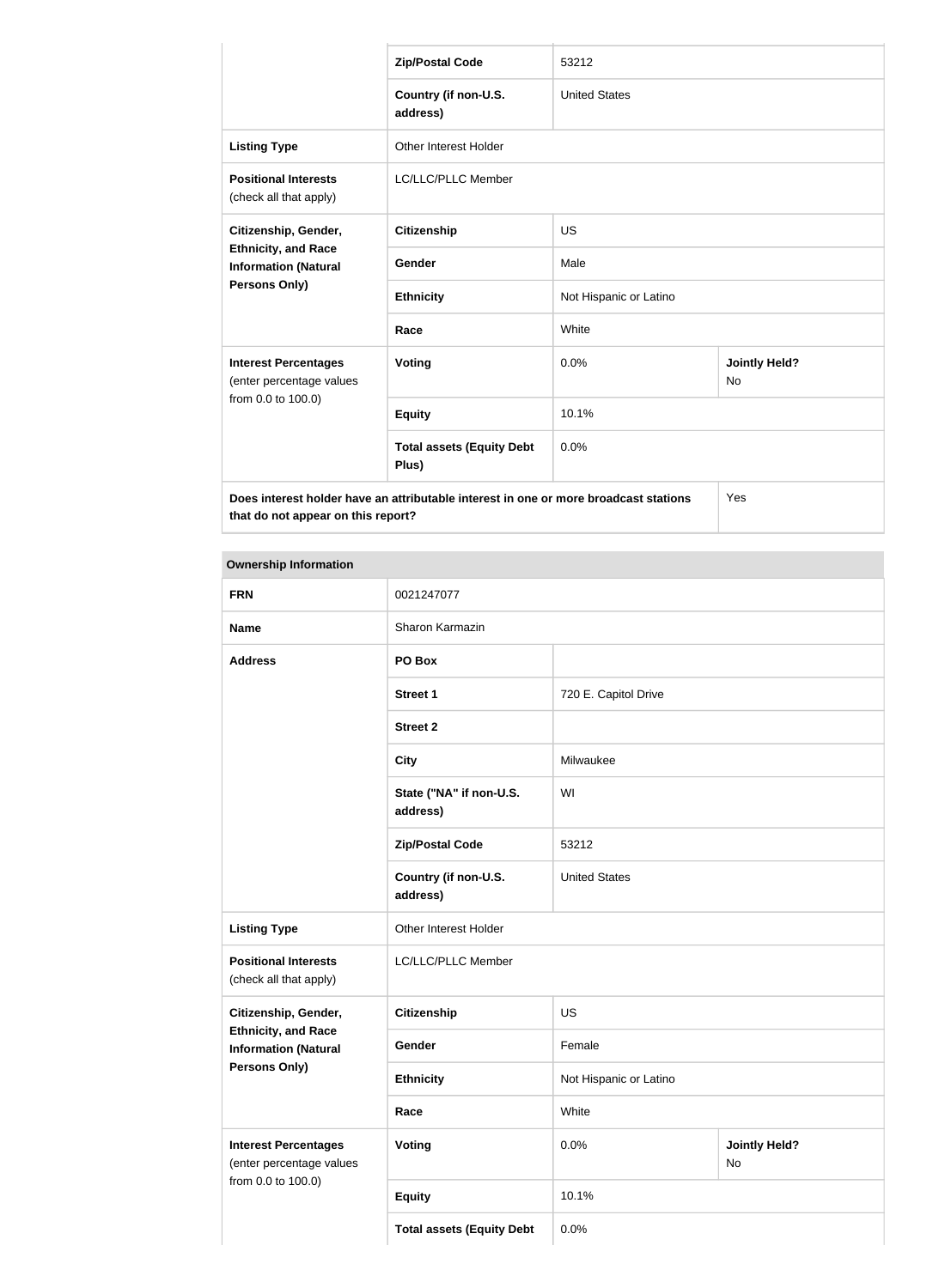**Does interest holder have an attributable interest in one or more broadcast stations that do not appear on this report?**

Yes

| <b>Ownership Information</b>                              |                                                                                      |                        |                            |
|-----------------------------------------------------------|--------------------------------------------------------------------------------------|------------------------|----------------------------|
| <b>FRN</b>                                                | 0021247135                                                                           |                        |                            |
| <b>Name</b>                                               | <b>SAM PINES</b>                                                                     |                        |                            |
| <b>Address</b>                                            | PO Box                                                                               |                        |                            |
|                                                           | <b>Street 1</b>                                                                      | 720 E. Capitol Drive   |                            |
|                                                           | <b>Street 2</b>                                                                      |                        |                            |
|                                                           | <b>City</b>                                                                          | Milwaukee              |                            |
|                                                           | State ("NA" if non-U.S.<br>address)                                                  | WI                     |                            |
|                                                           | <b>Zip/Postal Code</b>                                                               | 53212                  |                            |
|                                                           | Country (if non-U.S.<br>address)                                                     | <b>United States</b>   |                            |
| <b>Listing Type</b>                                       | Other Interest Holder                                                                |                        |                            |
| <b>Positional Interests</b><br>(check all that apply)     | LC/LLC/PLLC Member                                                                   |                        |                            |
| Citizenship, Gender,                                      | <b>Citizenship</b>                                                                   | <b>US</b>              |                            |
| <b>Ethnicity, and Race</b><br><b>Information (Natural</b> | Gender                                                                               | Male                   |                            |
| <b>Persons Only)</b>                                      | <b>Ethnicity</b>                                                                     | Not Hispanic or Latino |                            |
|                                                           | Race                                                                                 | White                  |                            |
| <b>Interest Percentages</b><br>(enter percentage values   | Voting                                                                               | 0.0%                   | <b>Jointly Held?</b><br>No |
| from 0.0 to 100.0)                                        | <b>Equity</b>                                                                        | 3.0%                   |                            |
|                                                           | <b>Total assets (Equity Debt</b><br>Plus)                                            | 0.0%                   |                            |
| that do not appear on this report?                        | Does interest holder have an attributable interest in one or more broadcast stations |                        | Yes                        |

| <b>Ownership Information</b> |  |  |
|------------------------------|--|--|

| <b>FRN</b>     | 0021247176                          |                      |
|----------------|-------------------------------------|----------------------|
| <b>Name</b>    | <b>KEITH WILLIAMS</b>               |                      |
| <b>Address</b> | PO Box                              |                      |
|                | <b>Street 1</b>                     | 720 E. Capitol Drive |
|                | <b>Street 2</b>                     |                      |
|                | City                                | Milwaukee            |
|                | State ("NA" if non-U.S.<br>address) | WI                   |
|                | <b>Zip/Postal Code</b>              | 53212                |
|                |                                     |                      |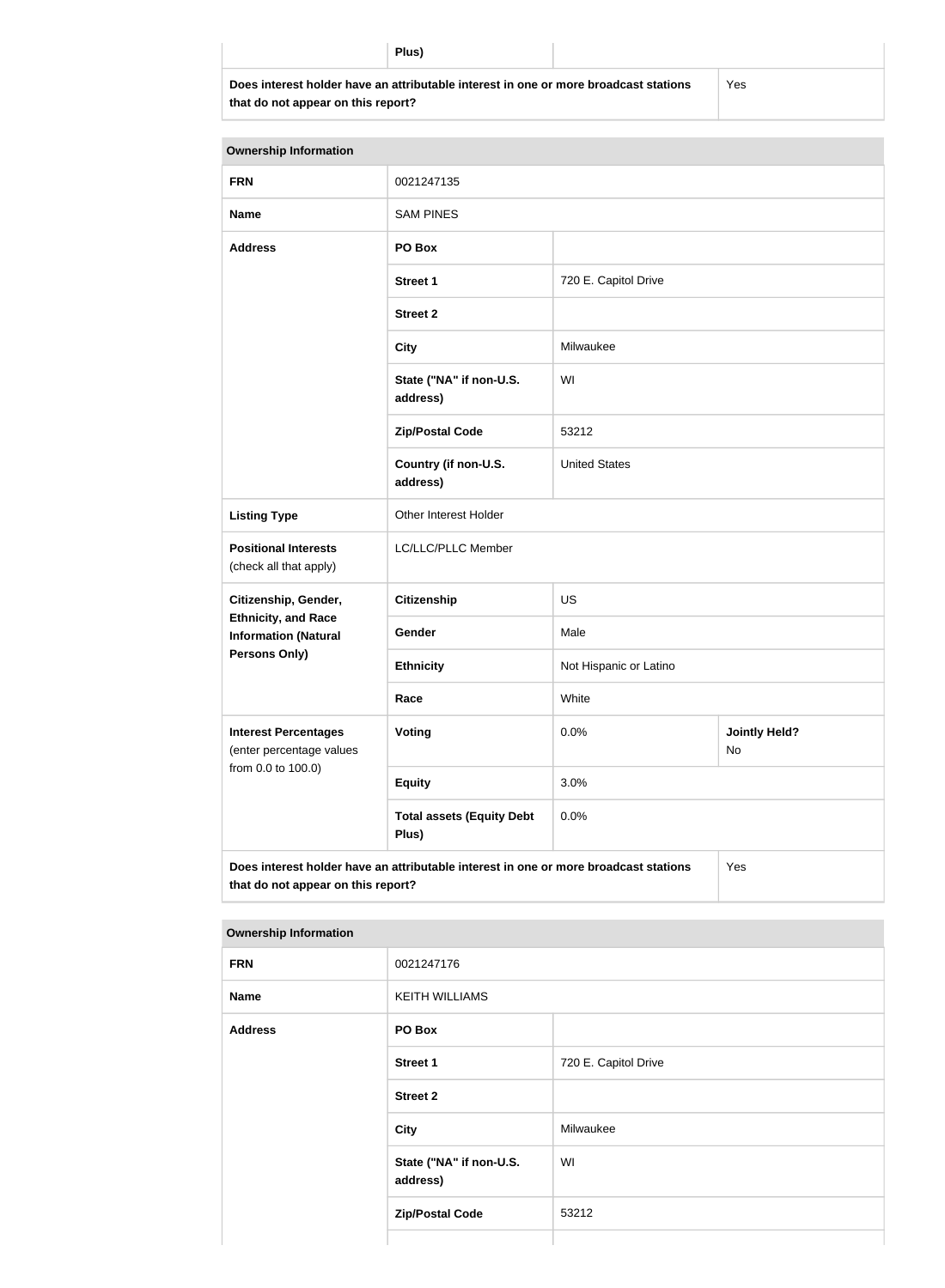|                                                           | Country (if non-U.S.<br>address)                                                     | <b>United States</b>   |                            |
|-----------------------------------------------------------|--------------------------------------------------------------------------------------|------------------------|----------------------------|
| <b>Listing Type</b>                                       | <b>Other Interest Holder</b>                                                         |                        |                            |
| <b>Positional Interests</b><br>(check all that apply)     | <b>LC/LLC/PLLC Member</b>                                                            |                        |                            |
| Citizenship, Gender,                                      | <b>Citizenship</b>                                                                   | <b>US</b>              |                            |
| <b>Ethnicity, and Race</b><br><b>Information (Natural</b> | Gender                                                                               | Male                   |                            |
| Persons Only)                                             | <b>Ethnicity</b>                                                                     | Not Hispanic or Latino |                            |
|                                                           | Race                                                                                 | White                  |                            |
| <b>Interest Percentages</b><br>(enter percentage values   | Voting                                                                               | 0.0%                   | <b>Jointly Held?</b><br>No |
| from 0.0 to 100.0)                                        | <b>Equity</b>                                                                        | 3.0%                   |                            |
|                                                           | <b>Total assets (Equity Debt</b><br>Plus)                                            | 0.0%                   |                            |
| that do not appear on this report?                        | Does interest holder have an attributable interest in one or more broadcast stations |                        | Yes                        |

| <b>Ownership Information</b>                              |                                     |                        |                            |
|-----------------------------------------------------------|-------------------------------------|------------------------|----------------------------|
| <b>FRN</b>                                                | 0021247184                          |                        |                            |
| <b>Name</b>                                               | TIM COLLIGAN                        |                        |                            |
| <b>Address</b>                                            | PO Box                              |                        |                            |
|                                                           | Street 1                            | 720 E. Capitol Drive   |                            |
|                                                           | <b>Street 2</b>                     |                        |                            |
|                                                           | <b>City</b>                         | Milwaukee              |                            |
|                                                           | State ("NA" if non-U.S.<br>address) | WI                     |                            |
|                                                           | <b>Zip/Postal Code</b>              | 53212                  |                            |
|                                                           | Country (if non-U.S.<br>address)    | <b>United States</b>   |                            |
| <b>Listing Type</b>                                       | Other Interest Holder               |                        |                            |
| <b>Positional Interests</b><br>(check all that apply)     | LC/LLC/PLLC Member                  |                        |                            |
| Citizenship, Gender,                                      | <b>Citizenship</b>                  | US                     |                            |
| <b>Ethnicity, and Race</b><br><b>Information (Natural</b> | Gender                              | Male                   |                            |
| <b>Persons Only)</b>                                      | <b>Ethnicity</b>                    | Not Hispanic or Latino |                            |
|                                                           | Race                                | White                  |                            |
| <b>Interest Percentages</b><br>(enter percentage values   | Voting                              | 0.0%                   | <b>Jointly Held?</b><br>No |
| from 0.0 to 100.0)                                        | <b>Equity</b>                       | 3.0%                   |                            |
|                                                           | <b>Total assets (Equity Debt</b>    | 0.0%                   |                            |

**Plus)**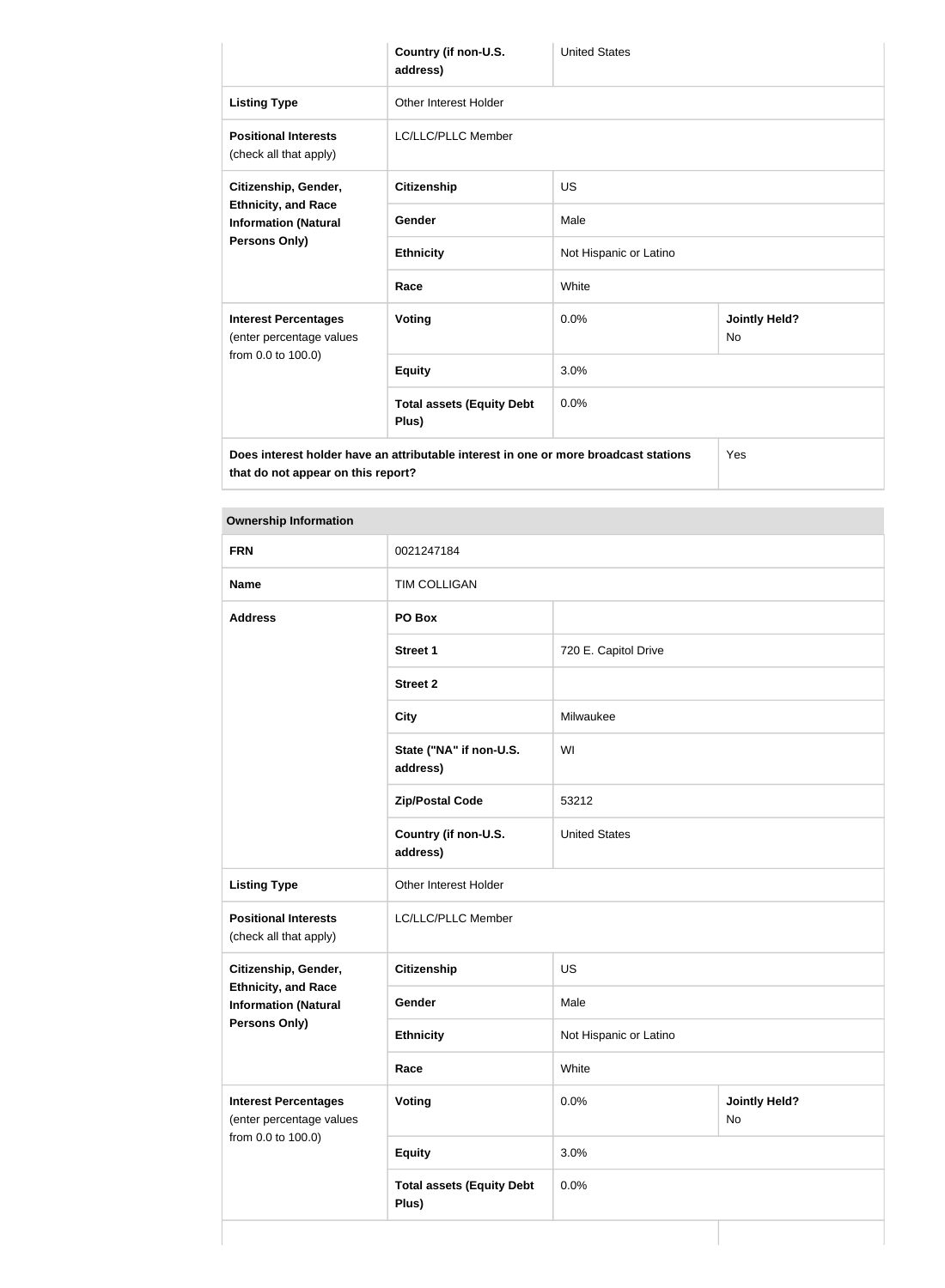| <b>Ownership Information</b>                                 |                                                                                      |                        |                            |
|--------------------------------------------------------------|--------------------------------------------------------------------------------------|------------------------|----------------------------|
| <b>FRN</b>                                                   | 0021247192                                                                           |                        |                            |
| <b>Name</b>                                                  | <b>ERIC DAVIDSON</b>                                                                 |                        |                            |
| <b>Address</b>                                               | PO Box                                                                               |                        |                            |
|                                                              | <b>Street 1</b>                                                                      | 720 E. Capitol Drive   |                            |
|                                                              | <b>Street 2</b>                                                                      |                        |                            |
|                                                              | <b>City</b>                                                                          | Milwaukee              |                            |
|                                                              | State ("NA" if non-U.S.<br>address)                                                  | WI                     |                            |
|                                                              | <b>Zip/Postal Code</b>                                                               | 53212                  |                            |
|                                                              | Country (if non-U.S.<br>address)                                                     | <b>United States</b>   |                            |
| <b>Listing Type</b>                                          | Other Interest Holder                                                                |                        |                            |
| <b>Positional Interests</b><br>(check all that apply)        | LC/LLC/PLLC Member                                                                   |                        |                            |
| Citizenship, Gender,                                         | <b>Citizenship</b>                                                                   | <b>US</b>              |                            |
| <b>Ethnicity, and Race</b><br><b>Information (Natural</b>    | Gender                                                                               | Male                   |                            |
| Persons Only)                                                | <b>Ethnicity</b>                                                                     | Not Hispanic or Latino |                            |
|                                                              | Race                                                                                 | White                  |                            |
| <b>Interest Percentages</b><br>(enter percentage values      | <b>Voting</b>                                                                        | 0.0%                   | <b>Jointly Held?</b><br>No |
| from 0.0 to 100.0)                                           | <b>Equity</b>                                                                        | 3.0%                   |                            |
|                                                              | <b>Total assets (Equity Debt</b><br>Plus)                                            | 0.0%                   |                            |
| that do not appear on this report?                           | Does interest holder have an attributable interest in one or more broadcast stations |                        | Yes                        |
|                                                              |                                                                                      |                        |                            |
| interests, not reported in this filing are non-attributable. | (b) Respondent certifies that any interests, including equity, financial, or voting  |                        | Yes                        |

If "No," submit as an exhibit an explanation.

| (c) Does the Respondent or any reported interest holder<br>hold an attributable interest in any newspaper entities in<br>the same market as any station for which this report is<br>filed, as defined in 47 C.F.R. Section 73.3555? | No. |
|-------------------------------------------------------------------------------------------------------------------------------------------------------------------------------------------------------------------------------------|-----|
| If "Yes," provide information describing the interest(s), using<br>EITHER the subform OR the spreadsheet option below.<br>Respondents with a large number (50 or more) of entries to<br>submit should use the spreadsheet option.   |     |
|                                                                                                                                                                                                                                     |     |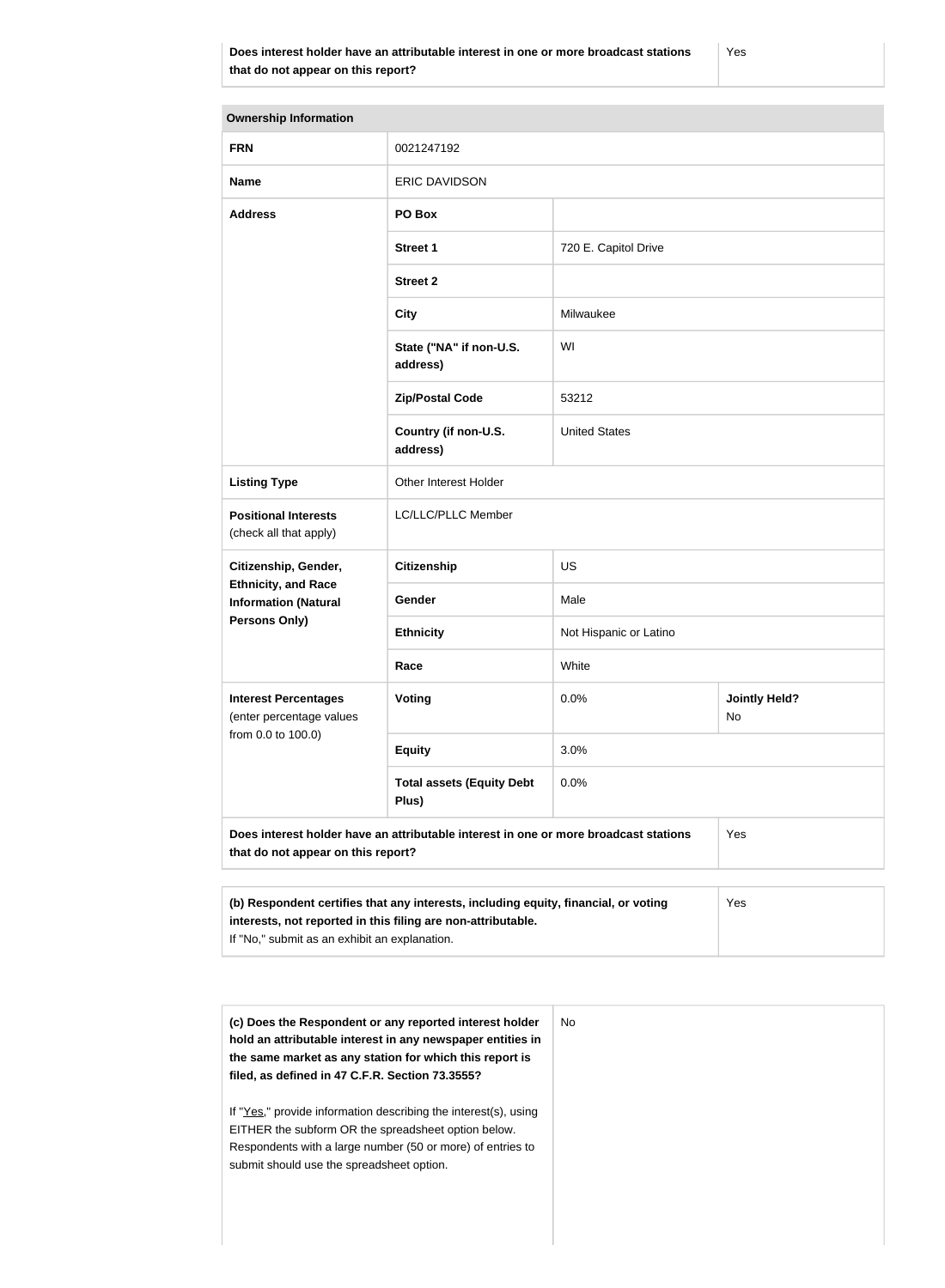| NOTE: Spreadsheets must be submitted in a special XML          |
|----------------------------------------------------------------|
| Spreadsheet format with the appropriate structure that is      |
| specified in the documentation. For instructions on how to     |
| use the spreadsheet option to complete this question           |
| (including templates to start with), please Click Here.        |
|                                                                |
| If using the subform, leave the percentage of total assets     |
| (Equity Debt Plus) field blank for an interest holder unless   |
| that interest holder has an attributable interest in the       |
| newspaper entity solely on the basis of the Commission's       |
| Equity Debt Plus attribution standard, 47 C.F.R. Section       |
| 73.3555, Note 2(i). If using an XML Spreadsheet, enter "NA"    |
| into the percentage of total assets (Equity Debt Plus) field   |
|                                                                |
| for an interest holder unless that interest holder has an      |
| attributable interest in the newspaper entity solely on the    |
| basis of the Commission's Equity Debt Plus attribution         |
| standard.                                                      |
|                                                                |
| The Respondent must provide an FCC Registration Number         |
| for each interest holder reported in response to this          |
| question. Please see the Instructions for detailed information |
| and guidance concerning this requirement.                      |
|                                                                |

**(d) Are any of the individuals listed as an attributable interest holder in the Respondent married to each other or related to each other as parentchild or as siblings?** Yes

If "Yes," provide the following information for each such the relationship.

| <b>Family Relationships</b> |              |             |                  |  |
|-----------------------------|--------------|-------------|------------------|--|
| <b>FRN</b>                  | 0019399807   | <b>Name</b> | Craig L Karmazin |  |
| <b>FRN</b>                  | 0021247077   | <b>Name</b> | Sharon Karmazin  |  |
| Relationship                | Parent/Child |             |                  |  |

| (e) Is Respondent seeking an attribution exemption for any officer or director with<br>duties wholly unrelated to the Licensee(s)?                                                                  | No |
|-----------------------------------------------------------------------------------------------------------------------------------------------------------------------------------------------------|----|
| If "Yes," complete the information in the required fields and submit an Exhibit fully describing<br>that individual's duties and responsibilities, and explaining why that individual should not be |    |
| attributed an interest.                                                                                                                                                                             |    |

**3. Organizational Chart (Licensees Only)**

Attach a flowchart or similar document showing the Licensee's vertical ownership structure including the Licensee and all entities that have attributable interests in the Licensee. Licensees with a single parent entity may provide a brief explanatory textual Exhibit in lieu of a flowchart or similar document. Licensees without parent entities should so indicate in a textual Exhibit.

**Non-Licensee Respondents should select "N/A" in response to this question.**

| <b>File Name</b>                                     | Uploaded By | <b>Attachment Type</b> | <b>Description</b> |
|------------------------------------------------------|-------------|------------------------|--------------------|
| Good Karma Broadcasting LLC Organizational Chart.pdf | Applicant   | <b>Ownership Chart</b> |                    |

## **Section III - Certification**

| <b>Certification</b> | <b>Section</b> | ู่<br>Question | <b>Response</b> |
|----------------------|----------------|----------------|-----------------|
|                      |                |                |                 |